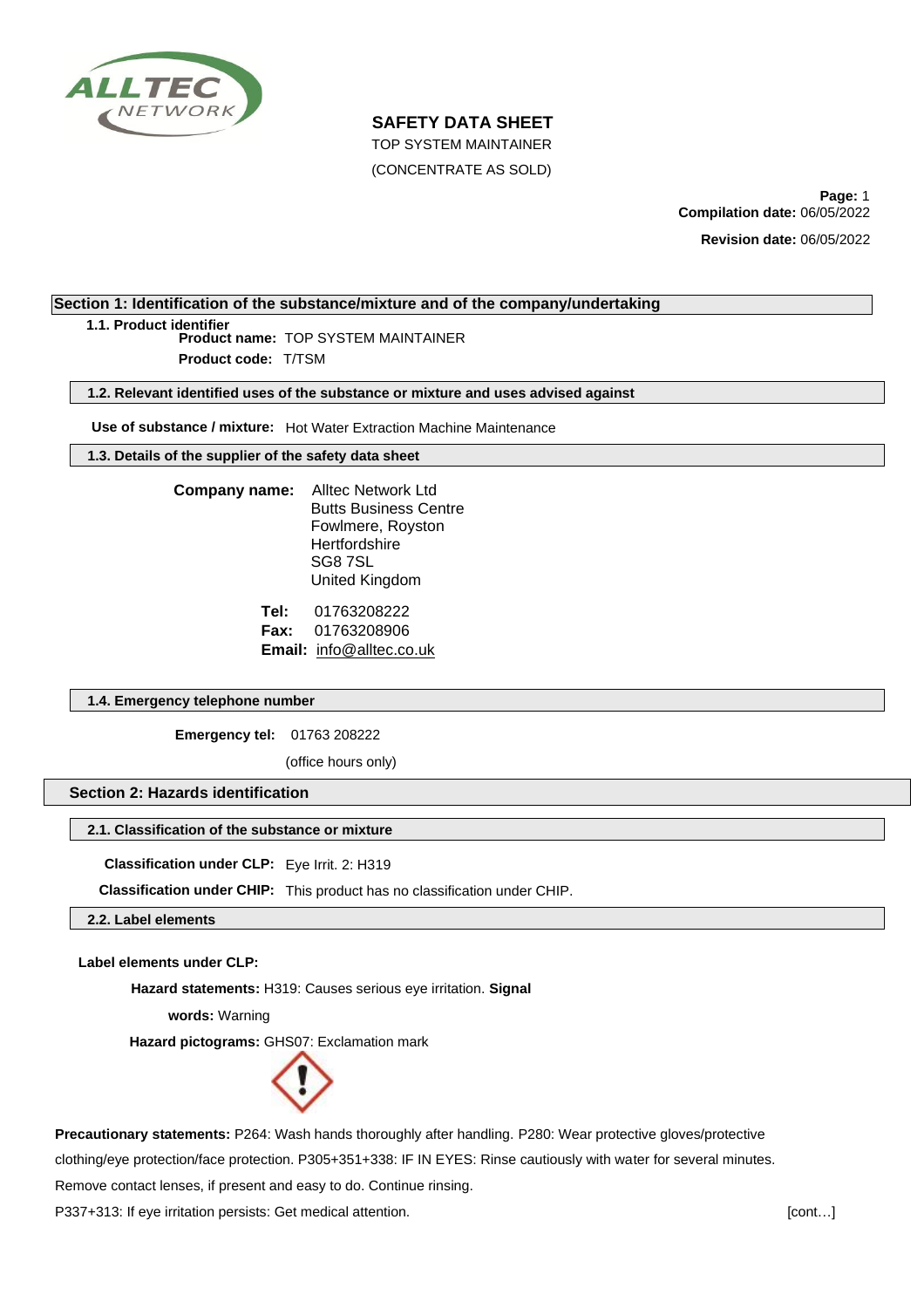## TOP SYSTEM MAINTAINER

## (CONCENTRATE AS SOLD)

**Page:** 2

[cont...]

# **2.3. Other hazards**

PBT: This product is not identified as a PBT/vPvB substance.

#### **Section 3: Composition/information on ingredients**

#### **. Mixtures 3.2**

| Identification of hazardous ingredients:  |                      |         |
|-------------------------------------------|----------------------|---------|
| 2-Hydroxypropane-1,2,3-tricarboxylic acid | CAS Number 5949-29-1 | $>30\%$ |
| Fragrance                                 | -----                | < 0.15% |

#### **Section 4: First aid measures**

#### **4.1. Description of first aid measures**

**Skin contact:** Remove all contaminated clothes and footwear immediately unless stuck to skin. Wash

immediately with plenty of soap and water.

**Eye contact:** Bathe the eye with running water for 15 minutes. Consult a doctor.

**Ingestion:** Wash out mouth with water. Consult a doctor.

**Inhalation:** Remove casualty from exposure ensuring one's own safety whilst doing so. Consult a doctor.

### **4.2. Most important symptoms and effects, both acute and delayed**

**Skin contact:** There may be irritation and redness at the site of contact.

**Eye contact:** There may be irritation and redness. The eyes may water profusely.

**Ingestion:** There may be soreness and redness of the mouth and throat.

**Inhalation:** There may be irritation of the throat with a feeling of tightness in the chest. Exposure may cause coughing or wheezing.

**Delayed / immediate effects:** Immediate effects can be expected after short-term exposure.

#### **4.3. Indication of any immediate medical attention and special treatment needed**

**Immediate / special treatment:** Eye bathing equipment should be available on the premises.

# **Section 5: Fire-fighting measures**

#### **5.1. Extinguishing media**

**Extinguishing media:** Suitable extinguishing media for the surrounding fire should be used. Use water spray

to cool containers.

# **5.2. Special hazards arising from the substance or mixture**

**Exposure hazards:** In combustion emits toxic fumes.

## **5.3. Advice for fire-fighters**

**Advice for fire-fighters:** Wear self-contained breathing apparatus. Wear protective clothing to prevent contact

with skin and eyes.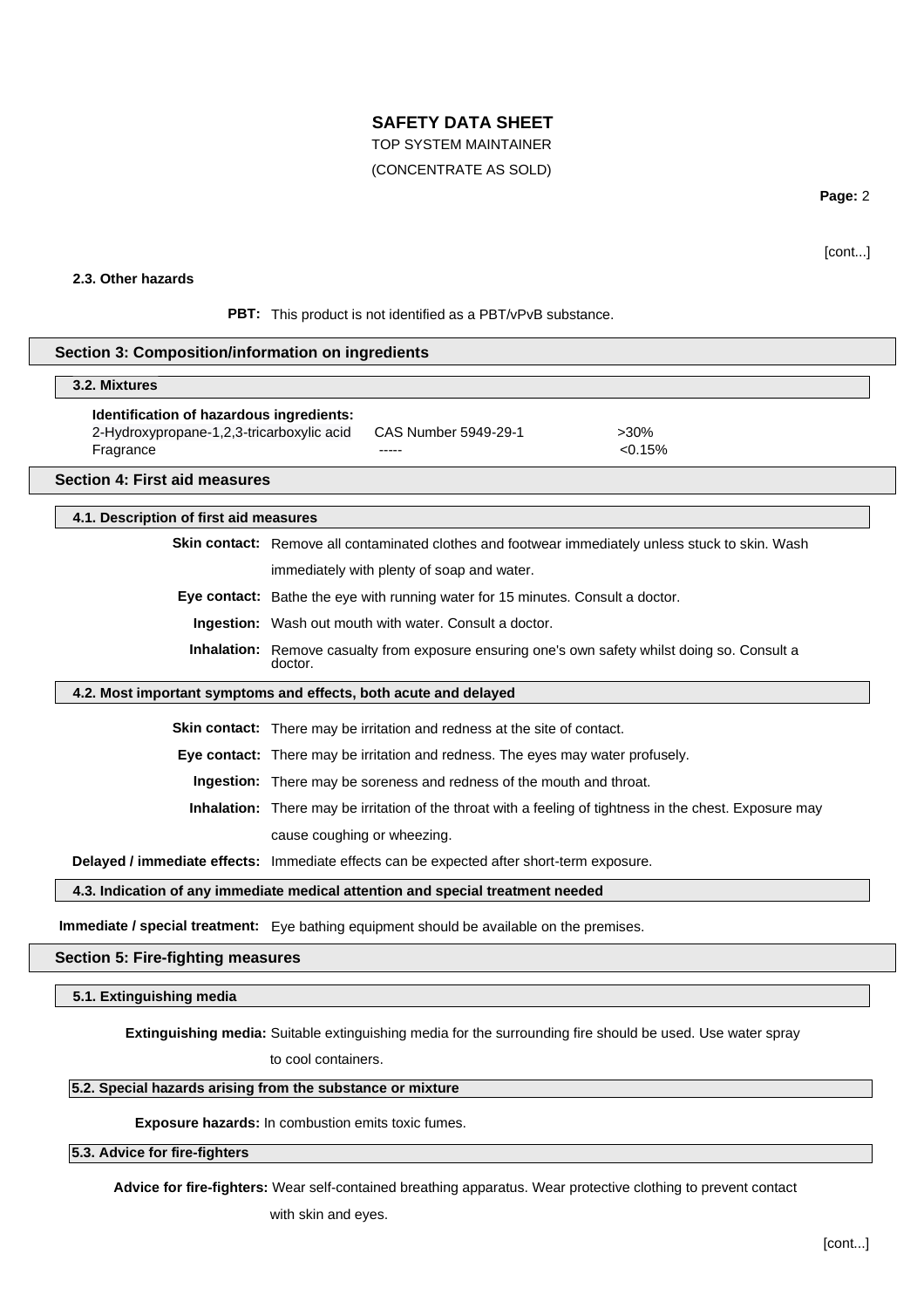TOP SYSTEM MAINTAINER

# (CONCENTRATE AS SOLD)

## **6.1. Personal precautions, protective equipment and emergency procedures**

**Personal precautions:** Refer to section 8 of SDS for personal protection details. If outside do not approach from downwind. If outside keep bystanders upwind and away from danger point. Mark out the contaminated area with signs and prevent access to unauthorised personnel. Turn leaking containers leak-side up to prevent the escape of liquid.

#### **6.2. Environmental precautions**

**Environmental precautions:** Do not discharge into drains or rivers. Contain the spillage using bunding.

#### **6.3. Methods and material for containment and cleaning up**

**Clean-up procedures:** Absorb into dry earth or sand. Transfer to a closable, labelled salvage container for disposal by an appropriate method.

#### **6.4. Reference to other sections**

**Reference to other sections:** Refer to section 8 of SDS.

#### **Section 7: Handling and storage**

#### **7.1. Precautions for safe handling**

**Handling requirements:** Avoid direct contact with the substance. Ensure there is sufficient ventilation of the area.

Do not handle in a confined space. Avoid the formation or spread of mists in the air.

## **7.2. Conditions for safe storage, including any incompatibilities**

**Storage conditions:** Store in cool, well ventilated area. Keep container tightly closed. The floor of the storage room must be impermeable to prevent the escape of liquids.

#### **7.3. Specific end use(s)**

**Specific end use(s):** Beverage Processing Aids and Other Usages

## **Section 8: Exposure controls/personal protection**

# **8.1. Control parameters**

**Workplace exposure limits:** No data available.

## **DNEL/PNEC Values**

**DNEL / PNEC** No data available.

**8.2. Exposure controls**

**Engineering measures:** Ensure there is sufficient ventilation of the area. The floor of the storage room must be

impermeable to prevent the escape of liquids.

**Respiratory protection:** Self-contained breathing apparatus must be available in case of emergency.

**Hand protection: Protective gloves.** 

**Eye protection:** Safety glasses. Ensure eye bath is to hand.

**Skin protection: Protective clothing.**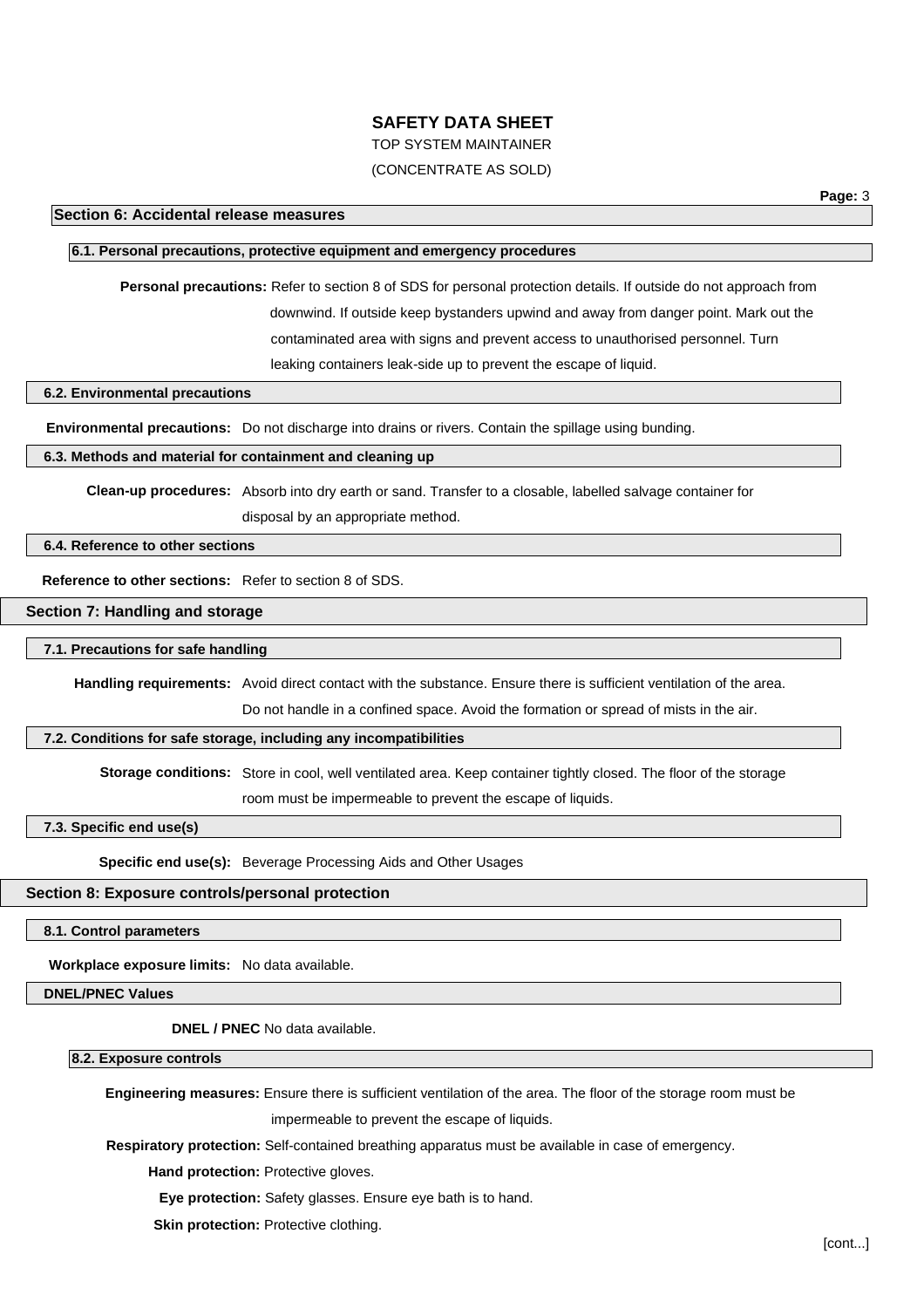TOP SYSTEM MAINTAINER

# (CONCENTRATE AS SOLD)

# **Section 9: Physical and chemical properties**

**Page:** 4

|                                                      | 9.1. Information on basic physical and chemical properties |                                                   |                               |
|------------------------------------------------------|------------------------------------------------------------|---------------------------------------------------|-------------------------------|
|                                                      | <b>State: Liquid</b>                                       |                                                   |                               |
|                                                      | <b>Colour: Colourless/Cloudy</b>                           |                                                   |                               |
|                                                      | <b>Odour:</b> Sweet odour                                  |                                                   |                               |
| Evaporation rate: No data available.                 |                                                            |                                                   |                               |
|                                                      | <b>Oxidising:</b> Non-oxidising (by EC criteria)           |                                                   |                               |
| <b>Solubility in water: Soluble</b>                  |                                                            |                                                   |                               |
| <b>Boiling point/range °C:</b> No data available.    |                                                            | <b>Melting point/range °C:</b> No data available. |                               |
| <b>Flammability limits %: lower:</b> Not applicable. |                                                            |                                                   | <b>upper:</b> Not applicable. |
| <b>Flash point °C:</b> $>93$                         |                                                            | Part.coeff. n-octanol/water: No data available.   |                               |
| Autoflammability°C: Not applicable.                  |                                                            | Vapour pressure: No data available.               |                               |
| <b>Relative density: 1.2-1.3</b>                     |                                                            | pH: 2                                             |                               |
|                                                      | <b>VOC g/I:</b> Not applicable.                            |                                                   |                               |

**9.2. Other information**

**Other information:** No data available.

#### **Section 10: Stability and reactivity**

**10.1. Reactivity**

**Reactivity:** Stable under recommended transport or storage conditions.

**10.2. Chemical stability**

**Chemical stability:** Stable under normal conditions.

#### **10.3. Possibility of hazardous reactions**

**Hazardous reactions:** Hazardous reactions will not occur under normal transport or storage conditions.

Decomposition may occur on exposure to conditions or materials listed below.

## **10.4. Conditions to avoid**

**Conditions to avoid:** Heat.

**10.5. Incompatible materials**

**Materials to avoid:** Strong oxidising agents. Strong acids.

#### **10.6. Hazardous decomposition products**

**Haz. decomp. products:** In combustion emits toxic fumes.

# **Section 11: Toxicological information**

**11.1. Information on toxicological effects**

**Toxicity values:** No data available.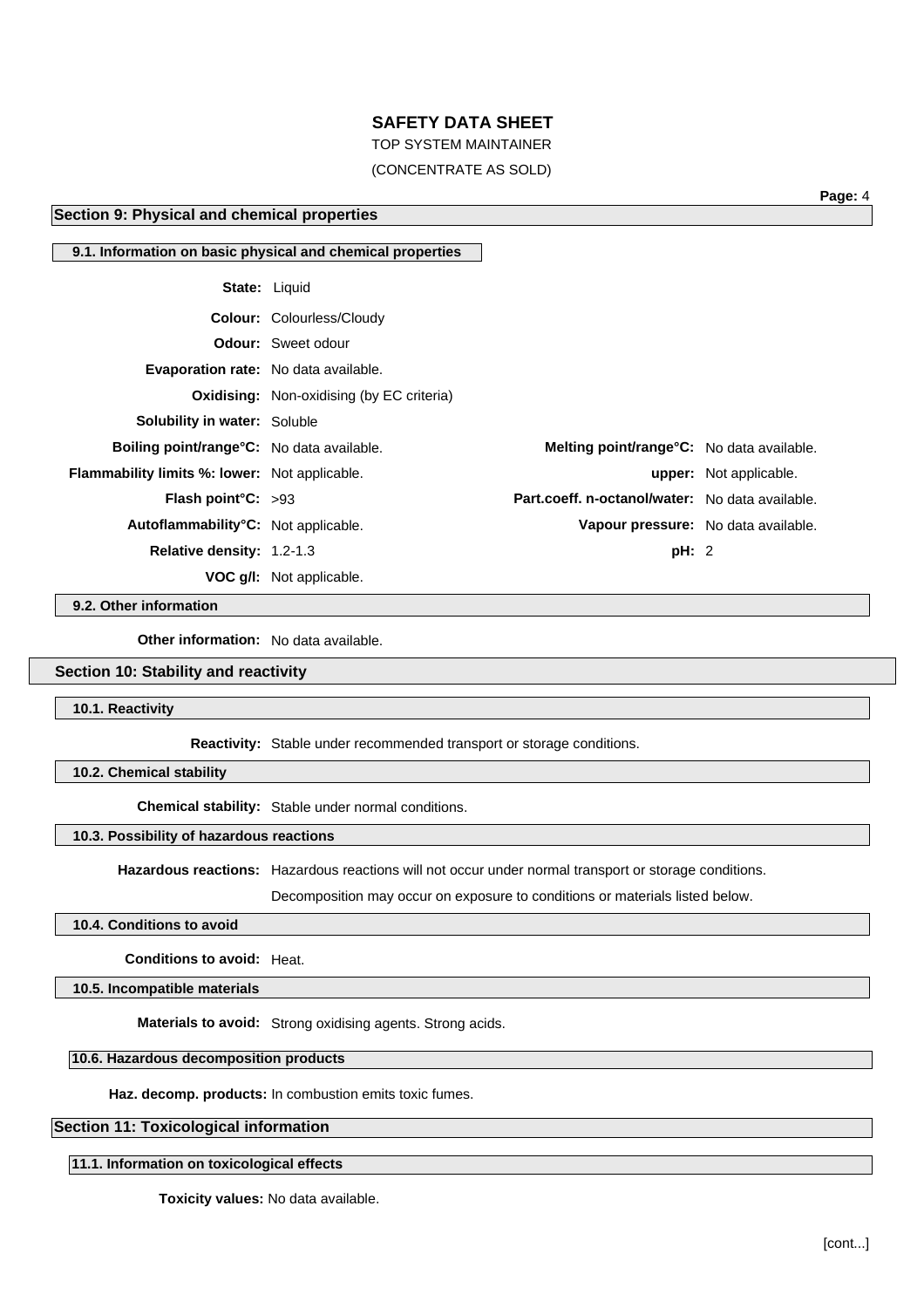# TOP SYSTEM MAINTAINER

# (CONCENTRATE AS SOLD)

#### **Symptoms / routes of exposure**

**Page:** 5

**Skin contact:** There may be irritation and redness at the site of contact.

**Eye contact:** There may be irritation and redness. The eyes may water profusely.

**Ingestion:** There may be soreness and redness of the mouth and throat.

**Inhalation:** There may be irritation of the throat with a feeling of tightness in the chest. Exposure may cause coughing or wheezing.

**Delayed / immediate effects:** Immediate effects can be expected after short-term exposure.

#### **Section 12: Ecological information**

**12.1. Toxicity**

**Ecotoxicity values:** No data available.

**12.2. Persistence and degradability**

**Persistence and degradability:** Not biodegradable.

**12.3. Bioaccumulative potential**

**Bioaccumulative potential:** Bioaccumulation potential.

**12.4. Mobility in soil**

**Mobility:** Readily absorbed into soil.

**12.5. Results of PBT and vPvB assessment**

**PBT identification:** This product is not identified as a PBT/vPvB substance.

**12.6. Other adverse effects**

**Other adverse effects:** Toxic to aquatic organisms. Toxic to soil organisms.

#### **Section 13: Disposal considerations**

**13.1. Waste treatment methods**

**Disposal operations:** Transfer to a suitable container and arrange for collection by specialised disposal

company.

**NB:** The user's attention is drawn to the possible existence of regional or national regulations regarding disposal.

**Section 14: Transport information**

**Transport class:** This product does not require a classification for transport.

**Section 15: Regulatory information**

**15.1. Safety, health and environmental regulations/legislation specific for the substance or mixture**

**Specific regulations:** Not applicable.

#### **15.2. Chemical Safety Assessment**

**Chemical safety assessment:** A chemical safety assessment has not been carried out for the substance or the mixture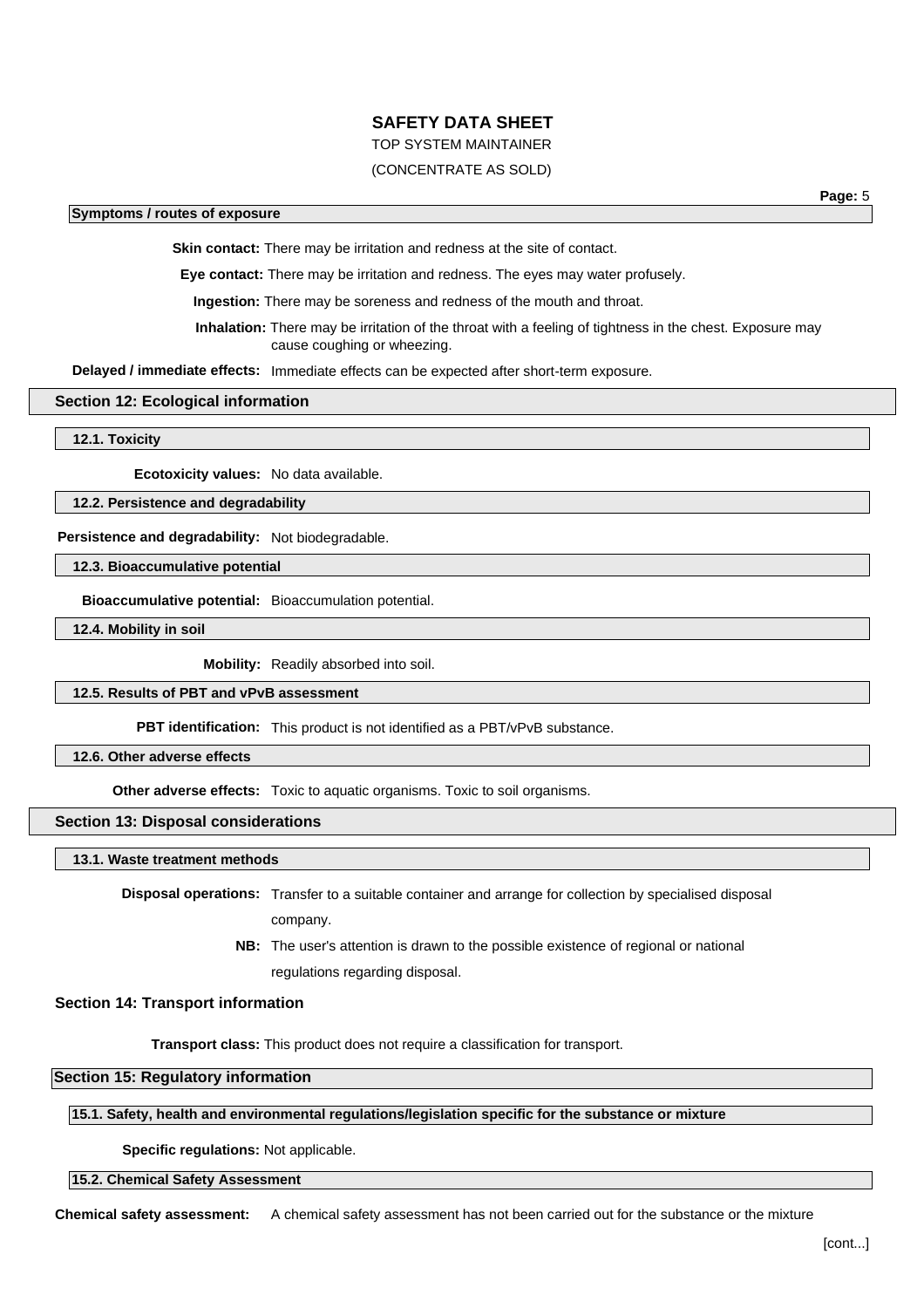TOP SYSTEM MAINTAINER

(CONCENTRATE AS SOLD)

by the supplier.

**Page:** 6